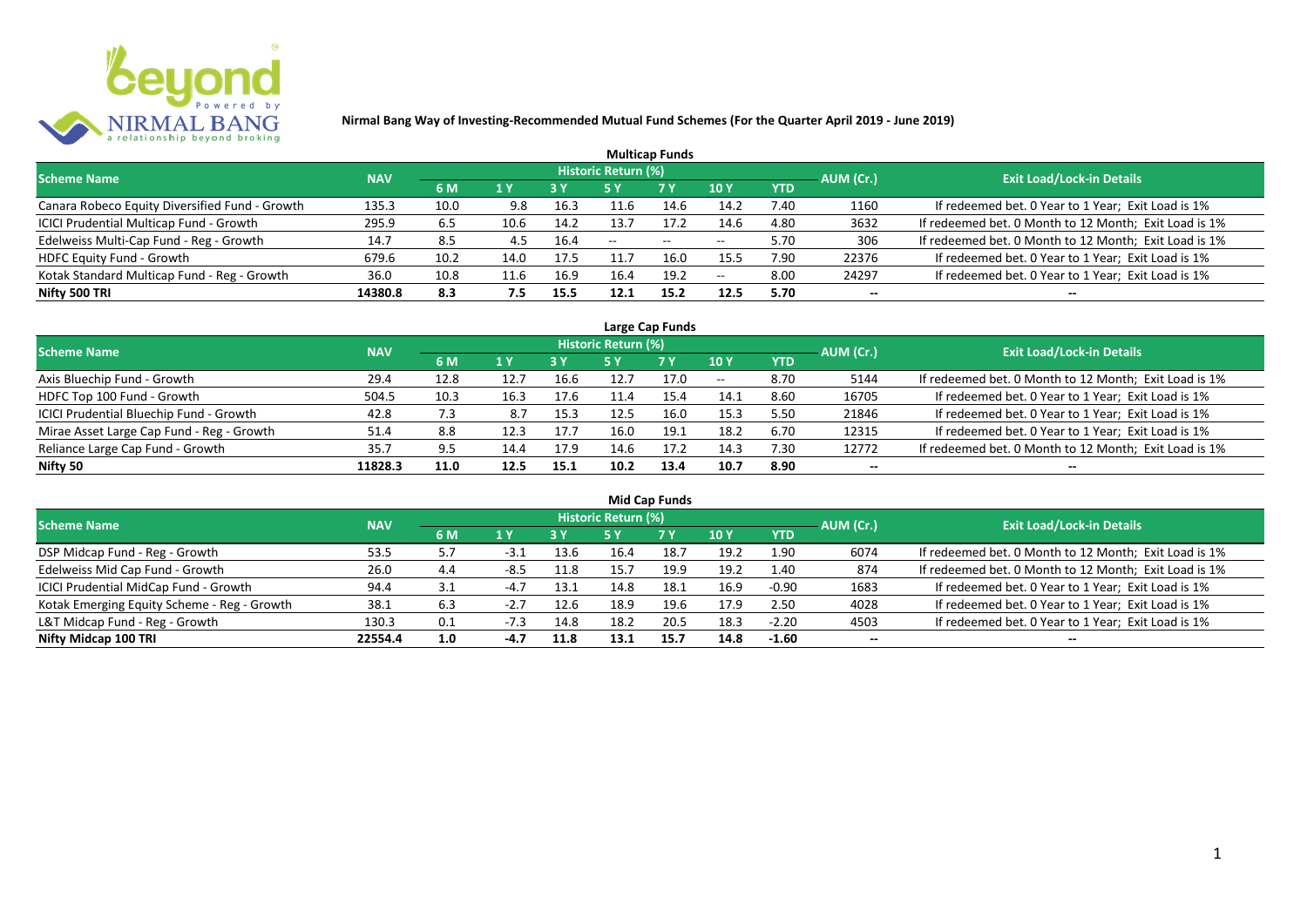

|                                           |            |     |      |      |                            | Large & Midcap |      |            |           |                                                    |
|-------------------------------------------|------------|-----|------|------|----------------------------|----------------|------|------------|-----------|----------------------------------------------------|
| <b>Scheme Name</b>                        | <b>NAV</b> |     |      |      | <b>Historic Return (%)</b> |                |      |            | AUM (Cr.) | <b>Exit Load/Lock-in Details</b>                   |
|                                           |            | 6 M |      |      |                            | <b>7 Y</b>     | 10 Y | <b>YTD</b> |           |                                                    |
| Canara Robeco Emerging Equities - Growth  | 94.0       | 8.4 | 2.0  | 16.6 | 20.4                       | 22.9           | 22.4 | 5.60       | 4675      | If redeemed bet. 0 Year to 1 Year; Exit Load is 1% |
| IDFC Core Equity Fund - Reg - Growth      | 44.6       | 4.2 |      | 13.5 | 11.7                       | 14.3           | 11.2 | 1.10       | 2954      | If redeemed bet. 0 Day to 365 Day; Exit Load is 1% |
| Principal Emerging Bluechip Fund - Growth | 103.3      | 4.3 | -3.1 | 15.3 | 18.0                       | 21.6           | 19.0 | 2.20       | 2190      | If redeemed bet. 0 Year to 1 Year; Exit Load is 1% |
| NIFTY Large Midcap 250 TRI                | 7215.9     | 5.9 | 3.8  | 15.5 | 13.9                       | 16.9           | 14.4 | 3.10       | --        | $- -$                                              |

|                                                |            |      |     |      |                     | <b>Focused Funds</b> |       |            |           |                                                       |
|------------------------------------------------|------------|------|-----|------|---------------------|----------------------|-------|------------|-----------|-------------------------------------------------------|
| <b>Scheme Name</b>                             | <b>NAV</b> |      |     |      | Historic Return (%) |                      |       |            | AUM (Cr.) | <b>Exit Load/Lock-in Details</b>                      |
|                                                |            | 6 M  | 1 V |      |                     | 7 Y                  | 10Y   | <b>YTD</b> |           |                                                       |
| Axis Focused 25 Fund - Growth                  | 28.1       | 9.5  |     | 17.4 | 15.7                | $\sim$               | $- -$ | 4.70       | 7584      | If redeemed bet. 0 Month to 12 Month; Exit Load is 1% |
| <b>IDFC Focused Equity Fund - Reg - Growth</b> | 36.5       |      |     | 13.7 | 9.2                 | 11.9                 | 9.6   | 3.50       | 1632      | If redeemed bet. 0 Days to 365 Days; Exit Load is 1%  |
| SBI Focused Equity Fund - Growth               | 143.4      | 13.0 | 6.2 | 15.4 |                     | 17.9                 | 19.8  | 8.50       | 4234      | If redeemed bet. 0 Year to 1 Year; Exit Load is 1%    |
| <b>S&amp;P BSE 500</b>                         | 15304.6    |      | 5.9 | 14.1 | 10.7                | 13.6                 | 11.3  | 5.30       | --        | --                                                    |

| <b>Small Cap Funds</b>                         |            |                |         |                     |      |                          |            |            |           |                                                    |  |  |  |
|------------------------------------------------|------------|----------------|---------|---------------------|------|--------------------------|------------|------------|-----------|----------------------------------------------------|--|--|--|
| <b>Scheme Name</b>                             | <b>NAV</b> |                |         | Historic Return (%) |      |                          |            |            | AUM (Cr.) | <b>Exit Load/Lock-in Details</b>                   |  |  |  |
|                                                |            | 6 M            | 1 Y     |                     | 5 Y  | <b>7Y</b>                | 10Y        | <b>YTD</b> |           |                                                    |  |  |  |
| Franklin India Smaller Companies Fund - Growth | 53.2       | 2.8            | $-9.9$  | 9.3                 | 16.2 | 22.3                     | 19.6       | 1.30       | 7403      | If redeemed bet. 0 Year to 1 Year; Exit Load is 1% |  |  |  |
| HDFC Small Cap Fund - Growth                   | 42.4       | $\mathbf{1.4}$ | -6.0    | 17.4                | 16.6 | 18.8                     | 16.8       | $-0.30$    | 7660      | If redeemed bet. 0 Year to 1 Year; Exit Load is 1% |  |  |  |
| L&T Emerging Businesses Fund - Reg - Growth    | 23.7       | $-2.5$         | $-12.0$ | 17.1                | 17.6 | $\overline{\phantom{a}}$ | $\sim$ $-$ | $-4.50$    | 5989      | If redeemed bet. 0 Year to 1 Year; Exit Load is 1% |  |  |  |
| Reliance Small Cap Fund - Growth               | 39.5       | 0.1            | $-9.3$  | 15.5                | 20.1 | 24.0                     | $\sim$ $-$ | $-0.70$    | 8050      | If redeemed bet. 0 Year to 1 Year; Exit Load is 1% |  |  |  |
| SBI Small Cap Fund - Growth                    | 50.8       | 2.8            | $-9.9$  | 16.1                | 24.6 | 25.7                     | $- -$      | 0.80       | 1992      | If redeemed bet. 0 Year to 1 Year; Exit Load is 1% |  |  |  |
| Nifty Smallcap 100 TRI                         | 7806.3     | 3.7            | $-15.0$ | 8.5                 |      |                          | 11.6       | $-0.40$    | --        |                                                    |  |  |  |

### **ELSS Schemes (Tax Saving u/s 80-C)**

| <b>Scheme Name</b>                            | <b>NAV</b> |      |      | <b>Historic Return (%)</b> |      |            |                 |            | AUM (Cr.) | <b>Exit Load/Lock-in Details</b> |
|-----------------------------------------------|------------|------|------|----------------------------|------|------------|-----------------|------------|-----------|----------------------------------|
|                                               |            | 6 M  | 1 Y  |                            | 5 Y  | <b>7 Y</b> | 10 <sub>1</sub> | <b>YTD</b> |           |                                  |
| Aditya Birla Sun Life Tax Relief 96 - Growth  | 31.1       |      | 0.1  | 13.4                       | 16.3 | 18.6       | 14.5            | 0.70       | 8685      |                                  |
| Axis Long Term Equity Fund - Growth           | 45.1       | 9.2  | 6.8  | 14.8                       | 16.7 | 20.6       | $\sim$ $-$      | 5.10       | 19109     | Nil                              |
| IDFC Tax Advantage (ELSS) Fund - Reg - Growth | 56.2       | 5.8  |      | 14.3                       | 14.9 | 18.2       | 15.5            | 4.10       | 1996      | Ni                               |
| Invesco India Tax Plan - Growth               | 50.8       | -6.1 | 4.4  | 14.1                       | 15.0 | 17.8       | 16.9            | 3.70       | 839       | Ni                               |
| Mirae Asset Tax Saver Fund - Reg - Growth     | 17.6       | 8.2  | 10.6 | 20.8                       | $-$  | $--$       | $- -$           | 5.80       | 1949      | Nil                              |
| <b>S&amp;P BSE 200 TRI</b>                    | 5846.0     | 8.7  | 9.6  | 16.0                       | 12.3 | 15.4       | 12.8            | 6.20       | --        | $- -$                            |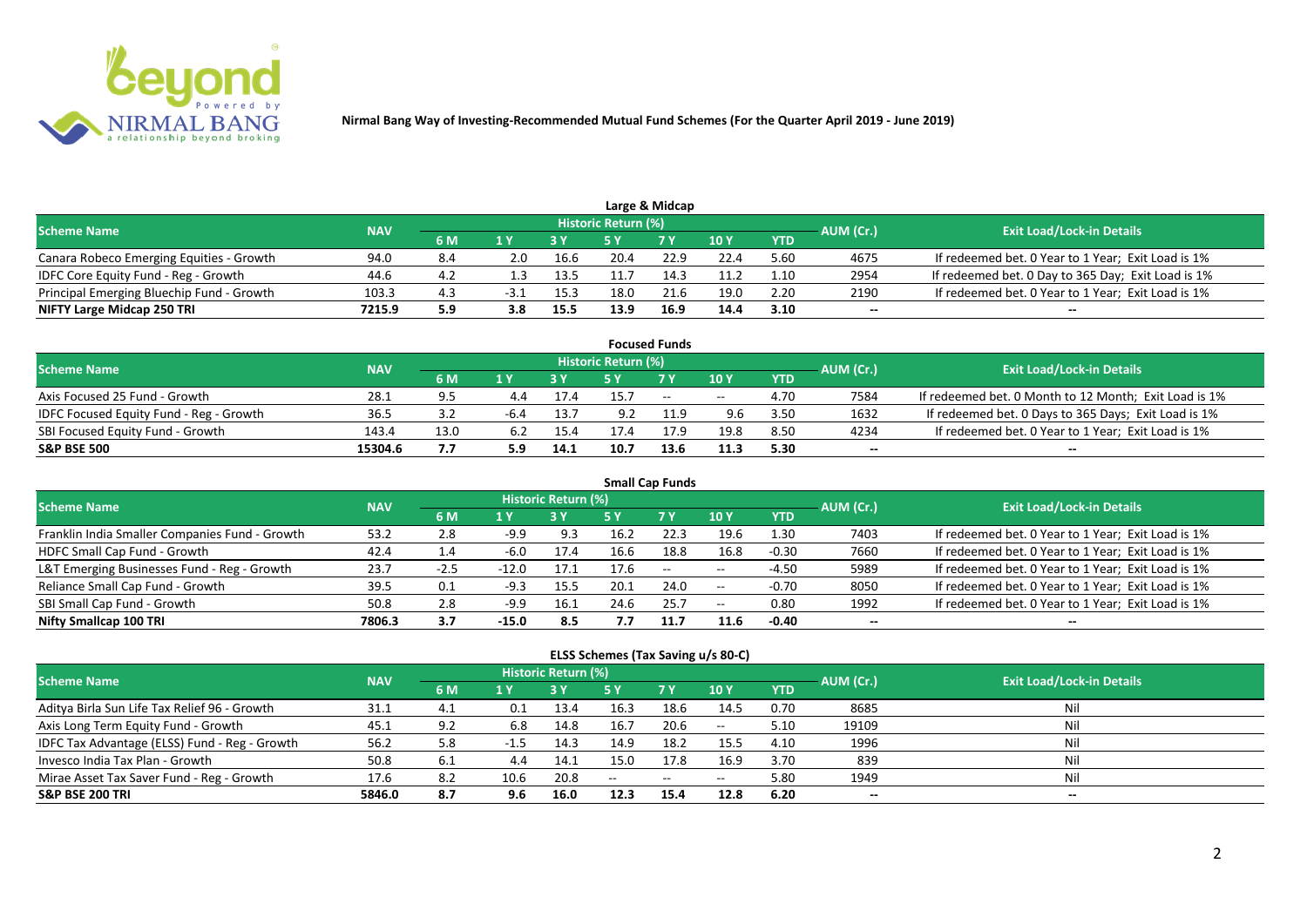

| <b>Contra/Value Fund</b>                  |            |     |     |                     |      |            |      |            |           |                                                       |  |  |  |
|-------------------------------------------|------------|-----|-----|---------------------|------|------------|------|------------|-----------|-------------------------------------------------------|--|--|--|
| <b>Scheme Name</b>                        | <b>NAV</b> |     |     | Historic Return (%) |      |            |      |            | AUM (Cr.) | <b>Exit Load/Lock-in Details</b>                      |  |  |  |
|                                           |            | 6 M |     |                     |      | <b>7 Y</b> | 10Y  | <b>YTD</b> |           |                                                       |  |  |  |
| Kotak India EQ Contra Fund - Reg - Growth | 53.1       | 8.8 | 8.1 | 16.9                | 12.5 | 15.4       | 13.5 | 6.10       | 811       | If redeemed bet. 0 Year to 1 Year; Exit Load is 1%    |  |  |  |
| Tata Equity P/E Fund - Reg - Growth       | 134.5      |     |     | 17.3                |      | 18.2       | 16.3 | 2.70       | 5464      | If redeemed bet. 0 Month to 12 Month; Exit Load is 1% |  |  |  |
| UTI Value Opportunities Fund - Growth     | 61.0       | 7.0 | 4.3 | 11.4                | 9.3  | 12.5       | 12.8 | 4.40       | 4551      | If redeemed bet. 0 Year to 1 Year; Exit Load is 1%    |  |  |  |
| Nifty 500 TRI                             | 14380.8    | 8.3 | 7.5 | 15.5                |      | 15.2       | 12.5 | 5.70       | --        | $- -$                                                 |  |  |  |

| Sector/Thematic                                                           |            |        |      |                            |      |           |                          |            |           |                                                    |  |  |  |
|---------------------------------------------------------------------------|------------|--------|------|----------------------------|------|-----------|--------------------------|------------|-----------|----------------------------------------------------|--|--|--|
| <b>Scheme Name</b>                                                        | <b>NAV</b> |        |      | <b>Historic Return (%)</b> |      |           |                          |            | AUM (Cr.) | <b>Exit Load/Lock-in Details</b>                   |  |  |  |
|                                                                           |            | 6 M    | 1 Y  | <b>3 Y</b>                 | 5 Y  | <b>7Y</b> | <b>10Y</b>               | <b>YTD</b> |           |                                                    |  |  |  |
| Canara Robeco Consumer Trends Fund - Reg - Growth                         | 39.0       | 8.1    | 5.5  | 16.7                       | 15.7 | 17.8      | $\sim$ $\sim$            | 3.50       | 327       | If redeemed bet. 0 Year to 1 Year; Exit Load is 1% |  |  |  |
| Mirae Asset Great Consumer Fund - Growth                                  | 34.3       | 5.1    | 5.1  | 18.0                       | 15.8 | 17.9      | $\overline{\phantom{a}}$ | 0.10       | 742       | If redeemed bet. 0 Year to 1 Year; Exit Load is 1% |  |  |  |
| <b>ICICI Prudential Technology Fund - Growth</b>                          | 58.0       | 4.0    | 11.2 | 12.3                       | 14.7 | 18.6      | 22.2                     | 2.50       | 476       | If redeemed bet. 0 Day to 15 Day; Exit Load is 1%  |  |  |  |
| Reliance Pharma Fund - Growth                                             | 141.8      | $-6.5$ | 6.3  | 2.6                        | 10.6 | 14.0      | 19.9                     | $-5.10$    | 2711      | If redeemed bet. 0 Year to 1 Year; Exit Load is 1% |  |  |  |
| ICICI Prudential Banking and Financial Services Fund -<br>Retail - Growth | 67.3       | 17.0   | 14.9 | 24.1                       | 18.3 | 22.8      | 19.6                     | 10.60      | 3068      | If redeemed bet. 0 Day to 15 Day; Exit Load is 1%  |  |  |  |
| Reliance Banking Fund - Growth                                            | 290.0      | 14.2   | 11.0 | 21.0                       | 15.1 | 18.7      | 17.1                     | 9.50       | 2991      | If redeemed bet. 0 Year to 1 Year; Exit Load is 1% |  |  |  |
| Nifty 500 TRI                                                             | 14380.8    | 8.3    | 7.5  | 15.5                       | 12.1 | 15.2      | 12.5                     | 5.70       | $- -$     | $\overline{\phantom{a}}$                           |  |  |  |

| <b>Dynamic Asset Allocation Funds</b>            |            |     |      |                            |                                                |           |            |            |           |                                                         |  |  |  |
|--------------------------------------------------|------------|-----|------|----------------------------|------------------------------------------------|-----------|------------|------------|-----------|---------------------------------------------------------|--|--|--|
| <b>Scheme Name</b>                               | <b>NAV</b> |     |      | <b>Historic Return (%)</b> |                                                |           |            |            |           | <b>Exit Load/Lock-in Details</b>                        |  |  |  |
|                                                  |            | 6 M | 1 Y  |                            | <b>5 Y</b>                                     | <b>7Y</b> | <b>10Y</b> | <b>YTD</b> | AUM (Cr.) |                                                         |  |  |  |
| ICICI Prudential Balanced Advantage Fund - Reg - |            |     |      |                            |                                                |           |            |            |           |                                                         |  |  |  |
| Growth                                           | 35.8       | 6.4 |      | 11.2                       | 11.0                                           | 14.0      | 13.3       | 4.00       | 29034     | If redeemed bet. 0 Year to 1 Year; Exit Load is 1%      |  |  |  |
| Invesco India Dynamic Equity Fund - Growth       | 29.1       | 7.1 | 2.5  | 11.8                       | 10.7                                           | 14.4      | 13.3       | 5.30       | 1007      | If redeemed bet. 0 Month to 3 Month; Exit Load is 0.25% |  |  |  |
| SBI Dynamic Asset Allocation Fund - Reg - Growth | 13.3       | 1.8 | 2.6  | 8.9                        | $\hspace{0.1mm}-\hspace{0.1mm}-\hspace{0.1mm}$ | $\sim$    | $- -$      | 1.40       | 649       | If redeemed bet. 0 Month to 12 Month; Exit Load is 1%   |  |  |  |
| NIFTY 50 Hybrid Composite Debt 65:35 Index       | 10036.8    | 9.4 | 11.9 | 13.5                       | 10.7                                           | 12.8      | 10.7       | 7.00       | --        | $- -$                                                   |  |  |  |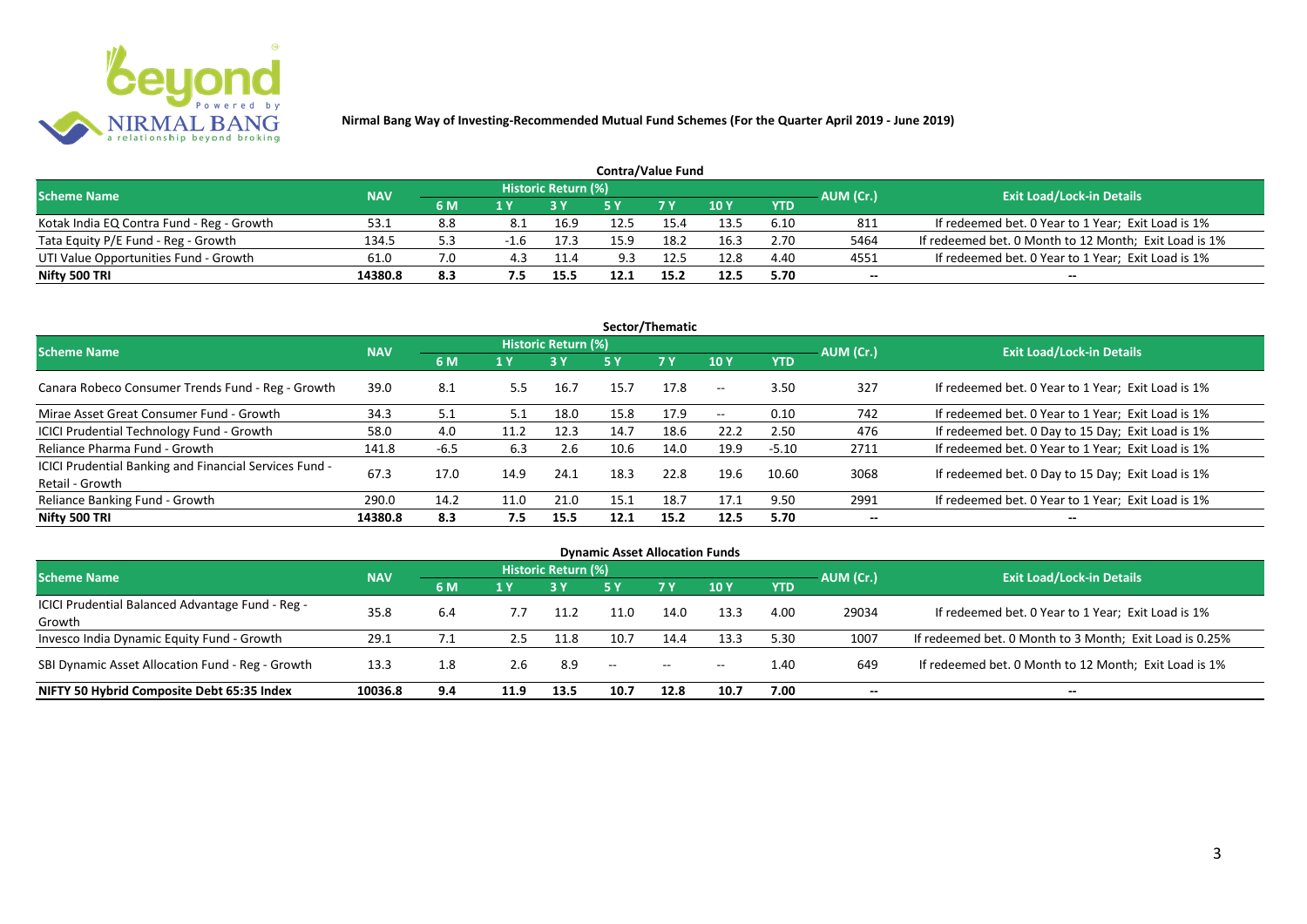

| <b>Hybrid Aggressive</b>                        |            |     |        |                            |      |       |                 |            |           |                                                       |  |  |  |
|-------------------------------------------------|------------|-----|--------|----------------------------|------|-------|-----------------|------------|-----------|-------------------------------------------------------|--|--|--|
| <b>Scheme Name</b>                              | <b>NAV</b> |     |        | <b>Historic Return (%)</b> |      |       |                 |            | AUM (Cr.) | <b>Exit Load/Lock-in Details</b>                      |  |  |  |
|                                                 |            | 6 M | 1 Y    |                            | 5 Y  | 7 Y   | 10 <sub>Y</sub> | <b>YTD</b> |           |                                                       |  |  |  |
| HDFC Hybrid Equity Fund - Growth                | 54.0       | 7.0 | 6.7    | 12.4                       | 8.6  |       | 11.9            | 5.10       | 22384     | If redeemed bet. 0 Year to 1 Year; Exit Load is 1%    |  |  |  |
| ICICI Prudential Equity & Debt Fund - Growth    | 134.8      | 6.0 | 8.2    | 13.9                       | 13.3 | 16.4  | 15.4            | 5.30       | 26129     | If redeemed bet. 0 Year to 1 Year; Exit Load is 1%    |  |  |  |
| Mirae Asset Hybrid - Equity Fund - Reg - Growth | 14.8       | 7.6 |        | 14.5                       | --   | $- -$ | $-$             | 5.90       | 1843      | If redeemed bet. 0 Year to 1 Year; Exit Load is 1%    |  |  |  |
| Reliance Equity Hybrid Fund - Growth            | 53.1       |     | $-1.0$ | 10.0                       | 11.3 | 14.1  | 13.6            | 0.50       | 11872     | If redeemed bet. 0 Month to 12 Month; Exit Load is 1% |  |  |  |
| Canara Robeco Equity Hybrid Fund - Growth       | 159.3      | 7.9 | 8.4    | 13.2                       | 13.1 | 14.7  | 13.9            | 5.90       | 2124      | If redeemed bet. 0 Year to 1 Year; Exit Load is 1%    |  |  |  |
| NIFTY 50 Hybrid Composite Debt 65:35 Index      | 10036.8    | 9.4 | 11.9   | 13.5                       | 10.7 | 12.8  | 10.7            | 7.00       | $- -$     |                                                       |  |  |  |
|                                                 |            |     |        |                            |      |       |                 |            |           |                                                       |  |  |  |

| <b>Arbitrage Fund</b>                      |            |      |     |                            |     |     |     |            |           |                                                         |  |  |  |
|--------------------------------------------|------------|------|-----|----------------------------|-----|-----|-----|------------|-----------|---------------------------------------------------------|--|--|--|
| <b>Scheme Name</b>                         | <b>NAV</b> |      |     | <b>Historic Return (%)</b> |     |     |     |            | AUM (Cr.) | <b>Exit Load/Lock-in Details</b>                        |  |  |  |
|                                            |            | 1 M. |     | 6 M                        |     | 2V  |     | <b>YTD</b> |           |                                                         |  |  |  |
| IDFC Arbitrage Fund - Reg - Growth         | 23.5       | b.5  |     | 6.2                        | b.5 |     |     | 6.60       | 3626      | If redeemed bet. 0 Month to 1 Month; Exit Load is 0.25% |  |  |  |
| Kotak Equity Arbitrage Fund - Reg - Growth | 26.6       | 6.3  | 7.0 | 6.0                        | 6.5 | 6.3 | 6.3 | 6.40       | 12574     | If redeemed bet. 0 Day to 30 Day; Exit Load is 0.25%    |  |  |  |
| Reliance Arbitrage Fund - Growth           | 19.1       |      |     | 6.2                        | d.c |     | 6.4 | 6.60       | 8276      | If redeemed bet. 0 Month to 1 Month; Exit Load is 0.25% |  |  |  |

|                                          |            |       |       |                            |                   | <b>Equity Saver</b> |                          |            |                          |                                                       |
|------------------------------------------|------------|-------|-------|----------------------------|-------------------|---------------------|--------------------------|------------|--------------------------|-------------------------------------------------------|
| <b>Scheme Name</b>                       | <b>NAV</b> |       |       | <b>Historic Return (%)</b> |                   |                     |                          |            |                          | <b>Exit Load/Lock-in Details</b>                      |
|                                          |            | 6 M   |       |                            |                   | <b>7Y</b>           | 10Y                      | <b>YTD</b> | AUM (Cr.)                |                                                       |
| Axis Equity Saver Fund - Reg - Growth    | 13.0       | 7.0   | 8.4   | 9.3                        | $\hspace{0.05cm}$ | $\sim$              | $ -$                     | 5.00       | 757                      | If redeemed bet. 0 Month to 12 Month; Exit Load is 1% |
| <b>HDFC Equity Savings Fund - Growth</b> | 37.0       | 4.7   | 6.6   | 11.6                       |                   |                     | 9.9                      | 4.10       | 5758                     | If redeemed bet. 0 Year to 1 Year; Exit Load is 1%    |
| Kotak Equity Savings Fund - Reg - Growth | 14.3       | 4.5   | 6.7   | 8.8                        | $-$               | $\sim$ $\sim$       | $- -$                    | 3.00       | 2193                     | If redeemed bet. 0 Year to 1 Year; Exit Load is 1%    |
| CRISIL Hybrid 50+50 - Moderate Index*    | $- -$      | $- -$ | $- -$ | $- -$                      |                   | $- -$               | $\overline{\phantom{a}}$ | $- -$      | $\overline{\phantom{a}}$ | $- -$                                                 |

| <b>Liquid Funds</b>                            |            |           |     |                            |            |      |            |                 |           |                                  |  |  |  |  |
|------------------------------------------------|------------|-----------|-----|----------------------------|------------|------|------------|-----------------|-----------|----------------------------------|--|--|--|--|
| Scheme Name                                    | <b>NAV</b> |           |     | <b>Historic Return (%)</b> |            |      | <b>YTM</b> | <b>Avg</b>      | AUM (Cr.) | <b>Exit Load/Lock-in Details</b> |  |  |  |  |
|                                                |            | <b>1W</b> | 2 W | 1 M'                       | 3 M        | 71 Y |            | <b>Maturity</b> |           |                                  |  |  |  |  |
| Axis Liquid Fund - Growth                      | 2085.2     | 7.3       |     |                            | $\angle 4$ |      | 6.9        | 0.11            | 30460     | Nil                              |  |  |  |  |
| Franklin India Liquid Fund - Super IP - Growth | 2816.0     | 7.5       | 7.5 |                            |            |      | 7.4        | 0.09            | 9643      | Nil                              |  |  |  |  |
| Kotak Liquid Scheme - Reg - Growth             | 3808.6     | 7.2       | 7.1 | 6.9                        |            | 7.4  | 6.8        | 0.10            | 27577     | Nil                              |  |  |  |  |
| Reliance Liquid Fund - Growth                  | 4584.0     | 7.7       | 7.4 |                            | 7.4        | 7.Ь  | 7.3        | 0.13            | 34422     | Nil                              |  |  |  |  |
| UTI Liquid Cash Plan - Reg - Growth            | 3079.6     | 7.4       | 7.3 | 7.0                        | 7.4        |      | 7.0        | 0.12            | 36731     | Nil                              |  |  |  |  |
| <b>CRISIL Liquid Fund Index</b>                | $- -$      | 8.5       | 8.1 | 7.3                        | $-$        | $-$  | $- -$      | $- -$           | $- -$     | $\sim$                           |  |  |  |  |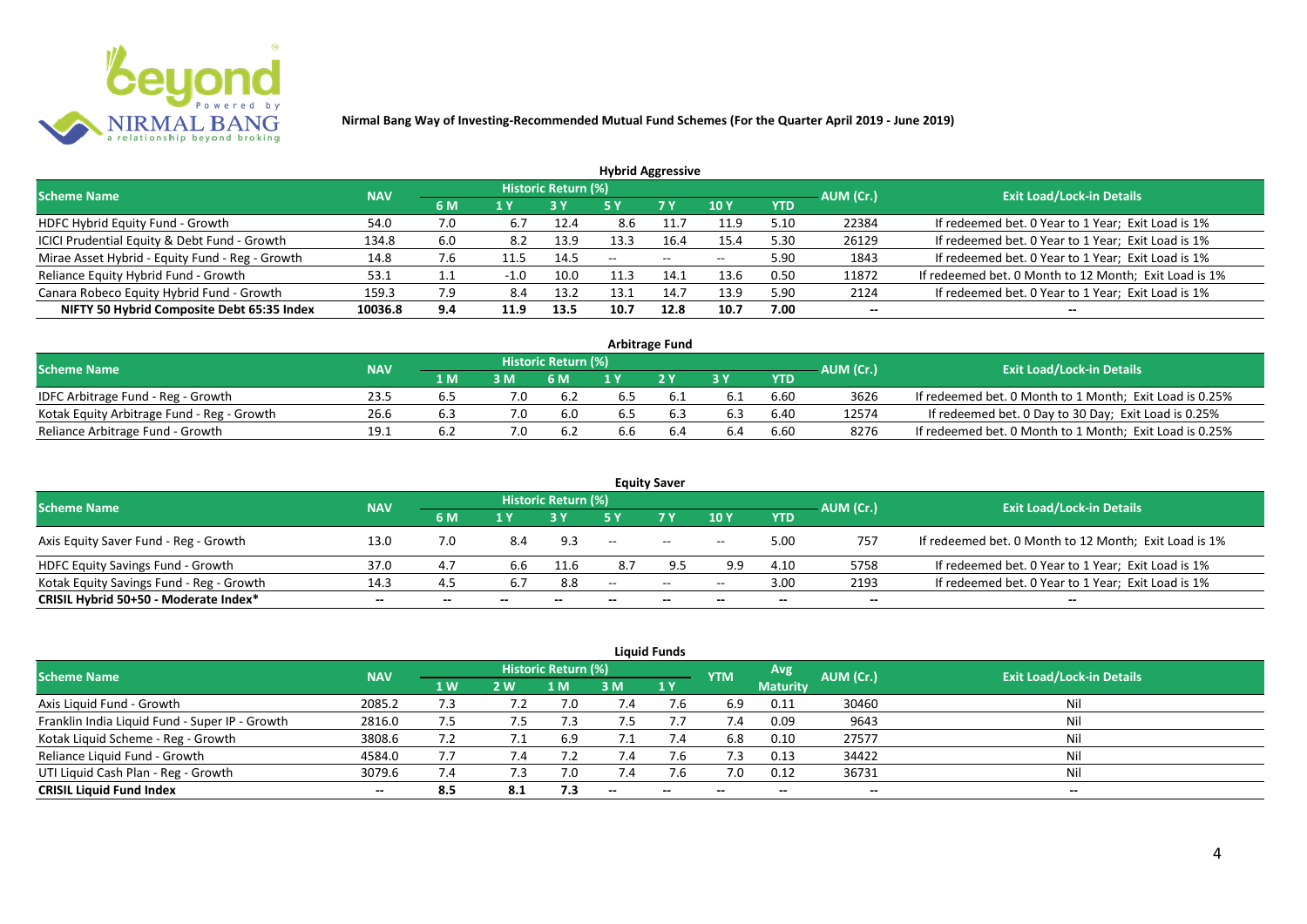

| Ultra Short Fund                                  |            |     |     |                            |       |                   |                          |                 |                          |                                  |  |  |  |  |
|---------------------------------------------------|------------|-----|-----|----------------------------|-------|-------------------|--------------------------|-----------------|--------------------------|----------------------------------|--|--|--|--|
| <b>Scheme Name</b>                                | <b>NAV</b> |     |     | <b>Historic Return (%)</b> |       |                   | <b>YTM</b>               | <b>Avg</b>      | AUM (Cr.)                | <b>Exit Load/Lock-in Details</b> |  |  |  |  |
|                                                   |            | 1 M | 3M  | 6 M                        |       | 3Y                |                          | <b>Maturity</b> |                          |                                  |  |  |  |  |
| Aditya Birla Sun Life Savings Fund - Reg - Growth | 373.1      | 8.0 | 8.6 | 9.0                        | 8.7   | 7.9               | 8.4                      | 0.55            | 15387                    | Nil                              |  |  |  |  |
| HDFC Ultra Short Term Fund - Reg - Growth         | 10.6       |     | 8.3 | 8.5                        | $-$   | $- -$             |                          | 0.44            | 5812                     | Nil                              |  |  |  |  |
| IDFC Ultra Short Term Fund - Reg - Growth         | 10.7       | 7.8 | 8.3 | 8.6                        | $- -$ | $\hspace{0.05cm}$ | 7.6                      | 0.38            | 1986                     | Nil                              |  |  |  |  |
| Kotak Savings Fund - Reg - Growth                 | 30.3       | 7.0 | 8.0 | 8.4                        | 8.1   | 7.4               | 7.9                      | 0.44            | 12689                    | Nil                              |  |  |  |  |
| SBI Magnum Ultra Short Duration Fund - Growth     | 4185.7     | 7.1 | 7.9 | 8.4                        | 8.4   | 7.4               |                          | 0.40            | 8143                     | Nil                              |  |  |  |  |
| <b>NIFTY Ultra Short Duration Debt Index</b>      | 3822.7     | 7.4 | 7.9 | 8.4                        | 8.4   | 7.6               | $\overline{\phantom{a}}$ | $- -$           | $\overline{\phantom{a}}$ | $\overline{\phantom{a}}$         |  |  |  |  |

| <b>Money Market Fund</b>                                   |            |     |       |                     |     |     |            |                 |           |                                  |  |  |  |
|------------------------------------------------------------|------------|-----|-------|---------------------|-----|-----|------------|-----------------|-----------|----------------------------------|--|--|--|
| <b>Scheme Name</b>                                         | <b>NAV</b> |     |       | Historic Return (%) |     |     | <b>YTM</b> | Avg             | AUM (Cr.) | <b>Exit Load/Lock-in Details</b> |  |  |  |
|                                                            |            | 1 M | 3 M   | 6 M                 | 1 Y | 3Y  |            | <b>Maturity</b> |           |                                  |  |  |  |
| Aditya Birla Sun Life Money Manager Fund - Reg -<br>Growth | 252.9      | 7.6 | 8.3   | 8.6                 | 8.4 | 7.5 | 7.7        | 0.56            | 11363     | Nil                              |  |  |  |
| ICICI Prudential Money Market Fund - Reg - Growth          | 261.4      | 7.4 | 8.1   | 8.3                 | 8.1 | 7.3 | 7.6        | 0.43            | 9271      | Nil                              |  |  |  |
| Reliance Money Market Fund - Growth                        | 2852.0     | 7.5 | 8.3   | 8.6                 | 8.5 | 7.4 | 7.7        | 0.41            | 3952      | Nil                              |  |  |  |
| UTI Money Market Fund - Reg - Growth                       | 2120.6     | 7.5 | 8.3   | 8.4                 | 8.4 | 7.4 | 7.8        | 0.50            | 4932      | Nil                              |  |  |  |
| <b>CRISIL Liquid Fund Index</b>                            | $- -$      | 7.3 | $- -$ |                     |     |     |            | --              | $- -$     | $- -$                            |  |  |  |

| <b>Short Term Fund</b>                          |            |      |     |                            |     |      |            |                 |           |                                                      |  |  |  |  |
|-------------------------------------------------|------------|------|-----|----------------------------|-----|------|------------|-----------------|-----------|------------------------------------------------------|--|--|--|--|
| <b>Scheme Name</b>                              | <b>NAV</b> |      |     | <b>Historic Return (%)</b> |     |      | <b>YTM</b> | Avg             | AUM (Cr.) | <b>Exit Load/Lock-in Details</b>                     |  |  |  |  |
|                                                 |            | 4 MZ | 3M  | 6 M                        |     | 73 Y |            | <b>Maturity</b> |           |                                                      |  |  |  |  |
| Franklin India STIP - Growth                    | 4008.4     | 4.0  | 6.7 | 10.0                       | 9.3 | 9.0  | 11.4       | 3.01            | 13260     | If redeemed bet. 0 Year to 1 Year; Exit Load is 0.5% |  |  |  |  |
| HDFC Short Term Debt Fund - Growth              | 20.8       | 6.9  | 8.7 | 9.0                        | 8.5 |      | 8.2        | 1.58            | 7681      | Ni                                                   |  |  |  |  |
| IDFC Bond Fund - Short Term Plan - Reg - Growth | 38.4       |      | 9.3 | 10.0                       | 8.9 |      | 8.0        | 2.03            | 6985      | Nil                                                  |  |  |  |  |
| Kotak Bond Short Term Plan - Reg - Growth       | 35.1       | 6.8  | 8.9 | 9.5                        | 8.3 |      |            | 2.67            | 8703      | Nil                                                  |  |  |  |  |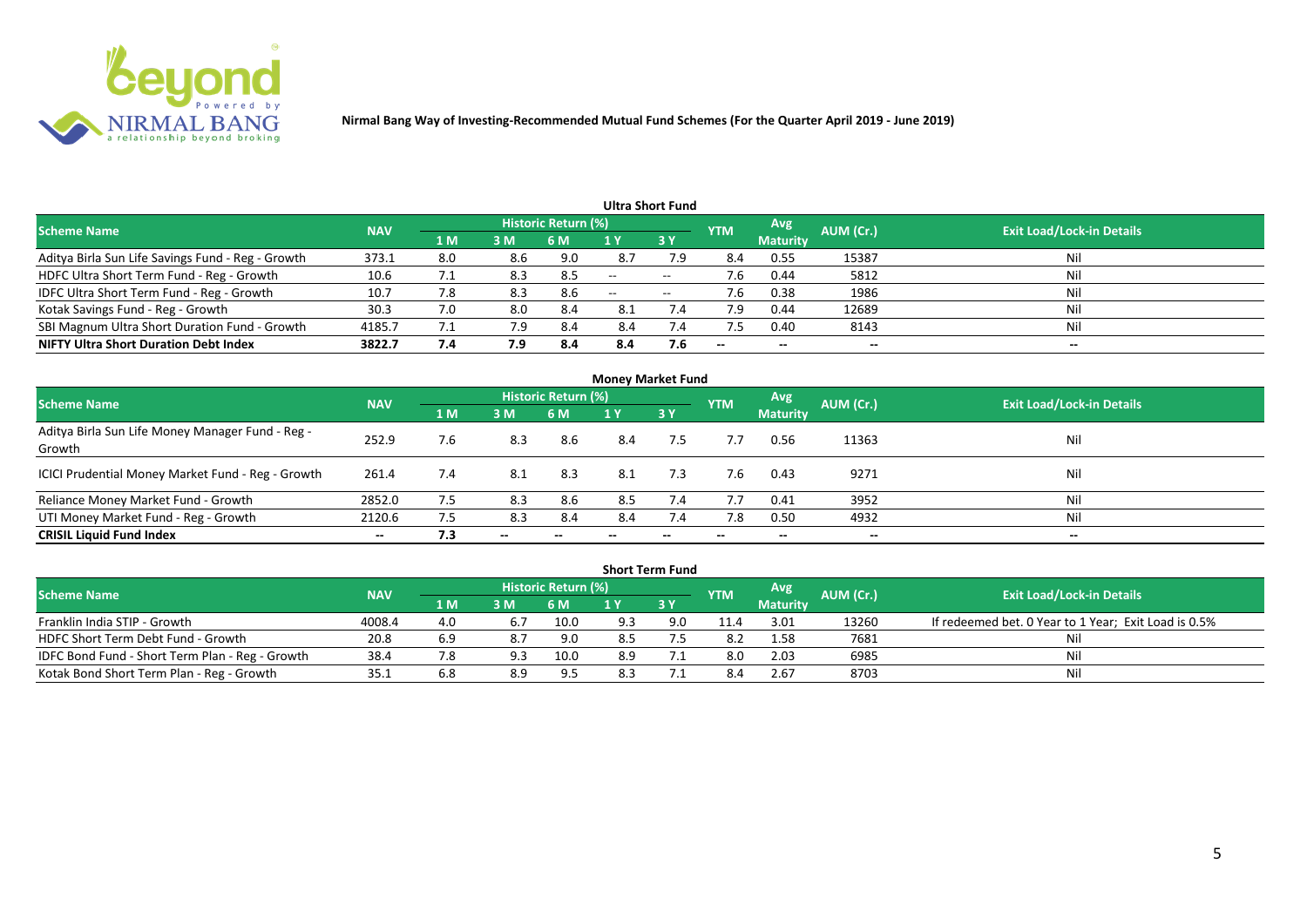

| <b>Low Duration Fund</b>                     |            |     |                |                     |     |      |                |                 |           |                                                          |  |  |  |  |
|----------------------------------------------|------------|-----|----------------|---------------------|-----|------|----------------|-----------------|-----------|----------------------------------------------------------|--|--|--|--|
| <b>Scheme Name</b>                           | <b>NAV</b> |     |                | Historic Return (%) |     |      | <b>YTM</b>     | Avg             | AUM (Cr.) | <b>Exit Load/Lock-in Details</b>                         |  |  |  |  |
|                                              |            | 1 M | 3 <sub>N</sub> | 6 M                 |     | 73 Y |                | <b>Maturity</b> |           |                                                          |  |  |  |  |
| DSP Low Duration Fund - Reg - Growth         | 13.7       |     | 6.2            | 7.8                 | 8.0 |      |                | 0.78            | 2886      | Nil                                                      |  |  |  |  |
| Franklin India Low Duration Fund - Growth    | 21.9       | 5.9 |                | 9.3                 |     | 8.8  | 10.5           | 1.13            | 7107      | If redeemed bet. 0 Months to 3 Months; Exit Load is 0.5% |  |  |  |  |
| <b>IDFC Low Duration Fund - Reg - Growth</b> | 26.7       |     |                | 8.6                 |     |      |                | 0.83            | 3386      | Nil                                                      |  |  |  |  |
| UTI Treasury Advantage Fund - Reg - Growth   | 2589.5     |     | 6.3            |                     |     |      | Q <sub>2</sub> | 0.55            | 5220      | Nil                                                      |  |  |  |  |

#### **Banking & PSU Bond Funds**

| <b>Scheme Name</b>                             | <b>NAV</b> |      |     | <b>Historic Return (%)</b> |     |      | <b>YTM</b> | Avg             |           | <b>Exit Load/Lock-in Details</b> |
|------------------------------------------------|------------|------|-----|----------------------------|-----|------|------------|-----------------|-----------|----------------------------------|
|                                                |            | 1 M  | 3 M | 5 M                        |     | 13 Y |            | <b>Maturity</b> | AUM (Cr.) |                                  |
| HDFC Banking and PSU Debt Fund - Reg - Growth  | 15.1       |      |     | 10.3                       | 8.9 |      |            | 2.59            | 3001      |                                  |
| Kotak Banking and PSU Debt Fund - Reg - Growth | 42.6       | 10.3 | a a | 10.2                       |     | . .  |            | 4.24            | 1432      |                                  |
| UTI Banking & PSU Debt Fund - Reg - Growth     | 14.1       | -67  |     | $-8.6$                     |     |      |            | 1.82            | 200       | וועו                             |

#### **Corporate Bond Funds**

| <b>Scheme Name</b>                          | <b>NAV</b> |       |      | <b>Historic Return (</b> | / Lo/ Y |     | <b>YTM</b> | Avg             | AUM (Cr.). | <b>Exit Load/Lock-in Details</b> |
|---------------------------------------------|------------|-------|------|--------------------------|---------|-----|------------|-----------------|------------|----------------------------------|
|                                             |            | 1 M   | в м  |                          |         | 3Y  |            | <b>Maturity</b> |            |                                  |
| Franklin India Corporate Debt Fund - Growth | 66.4       | ے . د | 7.8  | 10.4                     |         |     | a a        | 4.22            | 909        | Nil                              |
| HDFC Corporate Bond Fund - Growth           | 21.0       |       | 10.7 | 10.7                     | a.      | ם ד | 8.3        | 3.43            | 12684      | Nil                              |
| Kotak Corporate Bond Fund - Std - Growth    | 2496.4     | 8.8   |      | 9.8                      | 8.8     | 8.0 | 8.2        | 1.04            | 1637       | Nil                              |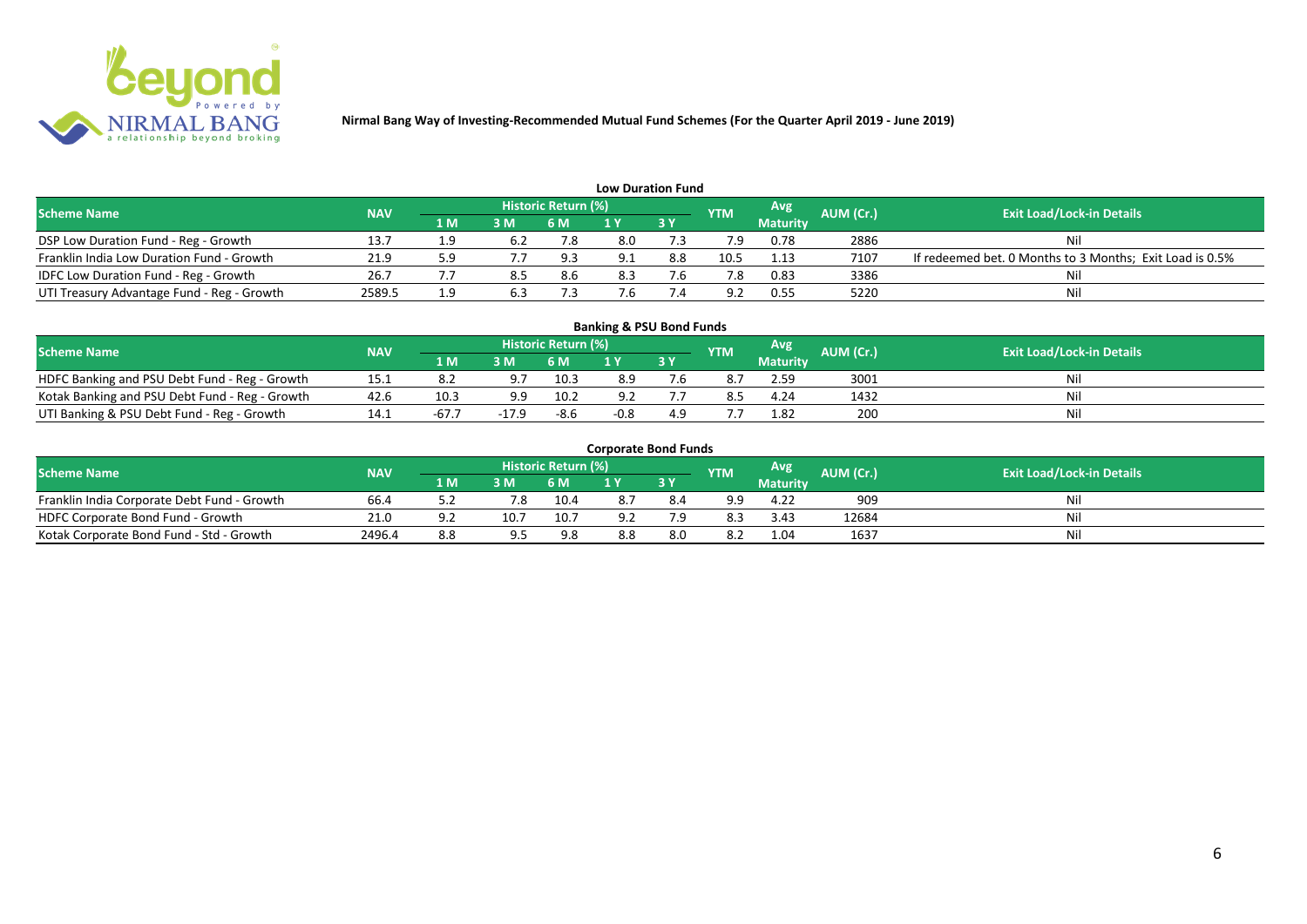

| <b>Credit Risk Funds</b>                  |            |         |        |                            |     |           |            |                 |           |                                                           |  |  |  |
|-------------------------------------------|------------|---------|--------|----------------------------|-----|-----------|------------|-----------------|-----------|-----------------------------------------------------------|--|--|--|
| <b>Scheme Name</b>                        | <b>NAV</b> |         |        | <b>Historic Return (%)</b> |     |           | <b>YTM</b> | <b>Avg</b>      | AUM (Cr.) | <b>Exit Load/Lock-in Details</b>                          |  |  |  |
|                                           |            | 1 M     | 3M     | 6 M                        | 1 Y | <b>3Y</b> |            | <b>Maturity</b> |           |                                                           |  |  |  |
|                                           |            |         |        |                            |     |           |            |                 |           | If redeemed bet. 0 Month to 12 Month; Exit Load is 3%, If |  |  |  |
| Franklin India Credit Risk Fund - Growth  | 19.6       | 3.7     | 5.2    | 9.0                        | 8.6 | 8.5       | 11.4       | 3.38            | 7229      | redeemed bet. 12 Month to 24 Month; Exit Load is 2%, If   |  |  |  |
|                                           |            |         |        |                            |     |           |            |                 |           | redeemed bet. 24 Month to 36 Month; Exit Load is 1%       |  |  |  |
| HDFC Credit Risk Debt Fund - Reg - Growth | 15.4       | 6.6     | 8.7    | 8.4                        | 7.5 | 7.3       | 9.9        | 2.53            | 15966     | If redeemed bet. 0 Month to 12 Month; Exit Load is 1%, If |  |  |  |
|                                           |            |         |        |                            |     |           |            |                 |           | redeemed bet. 12 Month to 18 Month; Exit Load is 0.5%     |  |  |  |
| Reliance Credit Risk Fund - Growth        | 25.2       | $-24.8$ | $-4.1$ | 2.5                        | 4.7 | 6.5       | 11.5       | 1.98            | 9292      | If redeemed bet. 0 Month to 12 Month; Exit Load is 1%     |  |  |  |
|                                           |            |         |        |                            |     |           |            |                 |           | If redeemed bet. 0 Month to 12 Month; Exit Load is 3%, If |  |  |  |
| SBI Credit Risk Fund - Growth             | 29.7       | $-6.3$  | 3.0    | 6.1                        | 6.7 | 7.1       | 12.0       | 2.61            | 5407      | redeemed bet. 12 Month to 24 Month; Exit Load is 1.5%, If |  |  |  |
|                                           |            |         |        |                            |     |           |            |                 |           | redeemed bet. 24 Month to 36 Month; Exit Load is 0.75%    |  |  |  |

| <b>Dynamic Bond Fund</b>                               |            |                |       |                            |      |               |            |                          |           |                                                         |  |  |  |  |
|--------------------------------------------------------|------------|----------------|-------|----------------------------|------|---------------|------------|--------------------------|-----------|---------------------------------------------------------|--|--|--|--|
| <b>Scheme Name</b>                                     | <b>NAV</b> |                |       | <b>Historic Return (%)</b> |      |               | <b>YTM</b> | Avg                      | AUM (Cr.) | <b>Exit Load/Lock-in Details</b>                        |  |  |  |  |
|                                                        |            | 1 <sub>M</sub> | 3 M   | 6 M                        |      | 3Y            |            | <b>Maturity</b>          |           |                                                         |  |  |  |  |
| Axis Dynamic Bond Fund - Growth                        | 19.1       | 12.6           | 11.3  | 10.8                       | 9.0  | '.З           | 8.6        | 6.80                     | 135       | Nil                                                     |  |  |  |  |
| <b>ICICI Prudential All Seasons Bond Fund - Growth</b> | 23.3       | 10.4           | 10.7  | 10.0                       | 8.1  | 8.6           | 8.7        | 4.74                     | 2647      | If redeemed bet. 0 Month to 1 Month; Exit Load is 0.25% |  |  |  |  |
| IDFC D B F - Reg - Growth (Re-Launched)                | 22.5       | 14.3           | 12.6  | 10.8                       | 9.5  | $^{\prime}.6$ | 8.3        | 8.16                     | 1919      | Nil                                                     |  |  |  |  |
| Kotak Dynamic Bond Fund - Reg - Growth                 | 24.4       | 10.5           | 10.6  | 12.2                       | 10.5 | 8.5           | 8.7        | 5.60                     | 597       | Nil                                                     |  |  |  |  |
| CRISIL Corporate Bond Composite Index*                 | $- -$      | $- -$          | $- -$ |                            |      | --            | $- -$      | $\overline{\phantom{a}}$ | --        | $- -$                                                   |  |  |  |  |

|                                                 |            |      |      |                     |      | <b>Gilt Funds</b> |            |                 |           |                                                     |
|-------------------------------------------------|------------|------|------|---------------------|------|-------------------|------------|-----------------|-----------|-----------------------------------------------------|
| <b>Scheme Name</b>                              | <b>NAV</b> |      |      | Historic Return (%) |      |                   | <b>YTM</b> | Avg!            | AUM (Cr.) | <b>Exit Load/Lock-in Details</b>                    |
|                                                 |            | 1 M  | 3M   | 6 M                 | 1 Y  | 3Y                |            | <b>Maturity</b> |           |                                                     |
| IDFC G Sec Fund - Invt Plan - Reg - Growth (Re- | 22.5       | 21.6 | 15.7 | 14.2                | 11.7 | 8.3               | 8.2        | 9.38            | 422       | Nil                                                 |
| launched)                                       |            |      |      |                     |      |                   |            |                 |           |                                                     |
| Reliance Gilt Securities Fund - Growth          | 25.2       | 20.4 | 13.2 | 13.4                | 11.0 | 9.0               | 7.8        | 9.01            | 962       | If redeemed bet. 0 Day to 7 Day; Exit Load is 0.25% |
| UTI Gilt Fund - Growth                          | 41.3       | 13.4 | 12.7 | 11.3                |      | 8.9               | 7.4        | 5.42            | 475       | Nil                                                 |